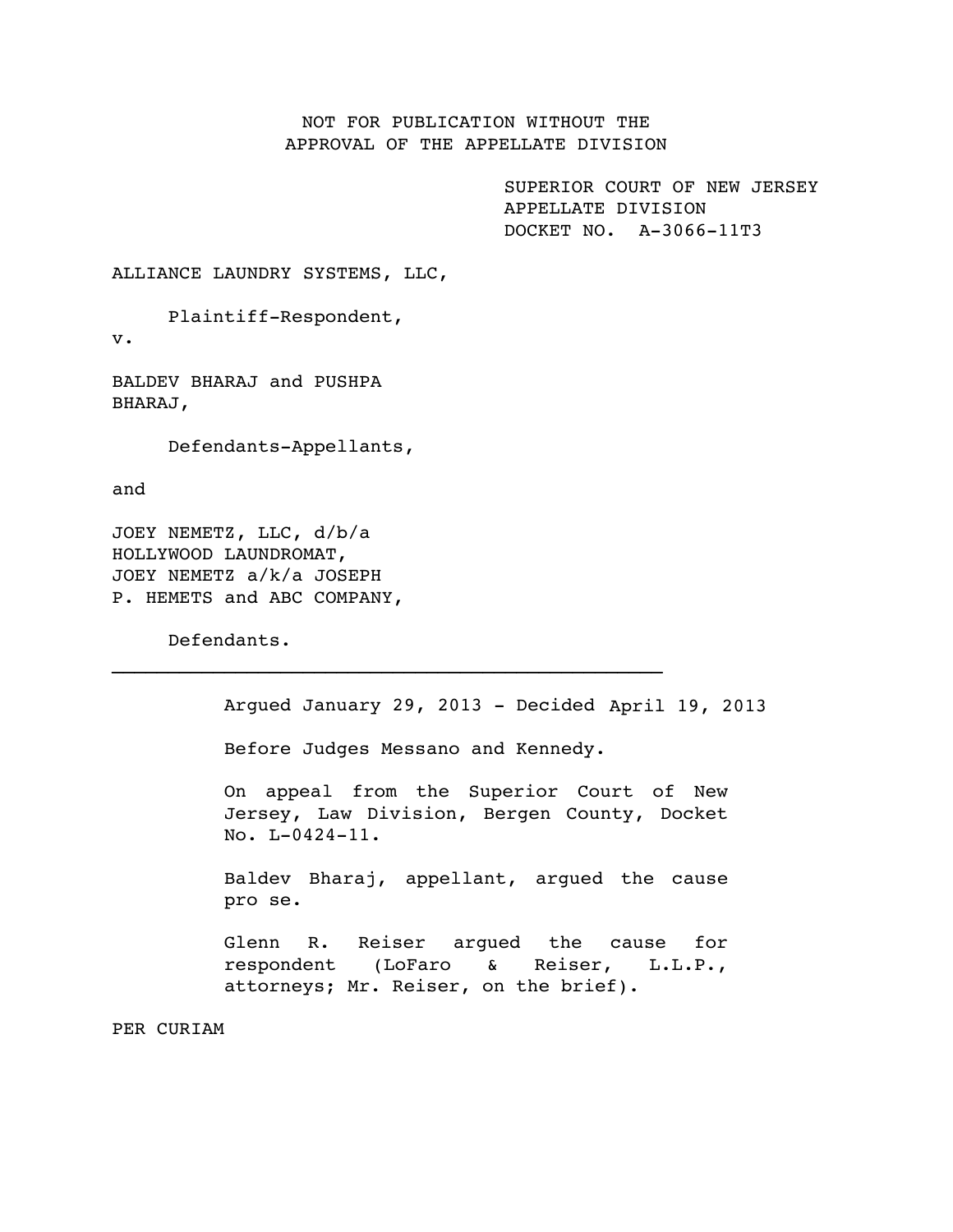Defendant Baldev Bharaj (Baldev) appeals from two orders entered by the Law Division. The first, dated July 7, 2011 (the July Order), granted plaintiff Alliance Laundry Systems, LLC, the right to replevin "during normal business hours" four "Speed Queen" washing machines from defendants, Joey Nemetz, LLC d/b/a Hollywood Laundromat and Nemetz personally (collectively, Nemetz), Baldev, and Pushpa Bharaj (Pushpa), upon two days' notice; and further provided that the "relief granted in th[e] order" was subject to further negotiations "between the parties with respect to purchasing the machines, which ha[d] to be communicated to the Court by . . . July 13, 2011."<sup>1</sup>

The second order named in the Notice of Appeal is dated August 5, 2011 (the August Order) and required Baldev and Pushpa to pay plaintiff, jointly and severally, \$5000 in attorneys' fees. On February 8, 2012, after continuation of a settlement conference, a different Law Division judge entered an order dismissing the complaint without prejudice and costs, but with interest "if the settlement sum [was] not paid within [thirty]

 $1$  To avoid confusion, when necessary we use the first names of the Bharaj family. We intend no disrespect by this informality.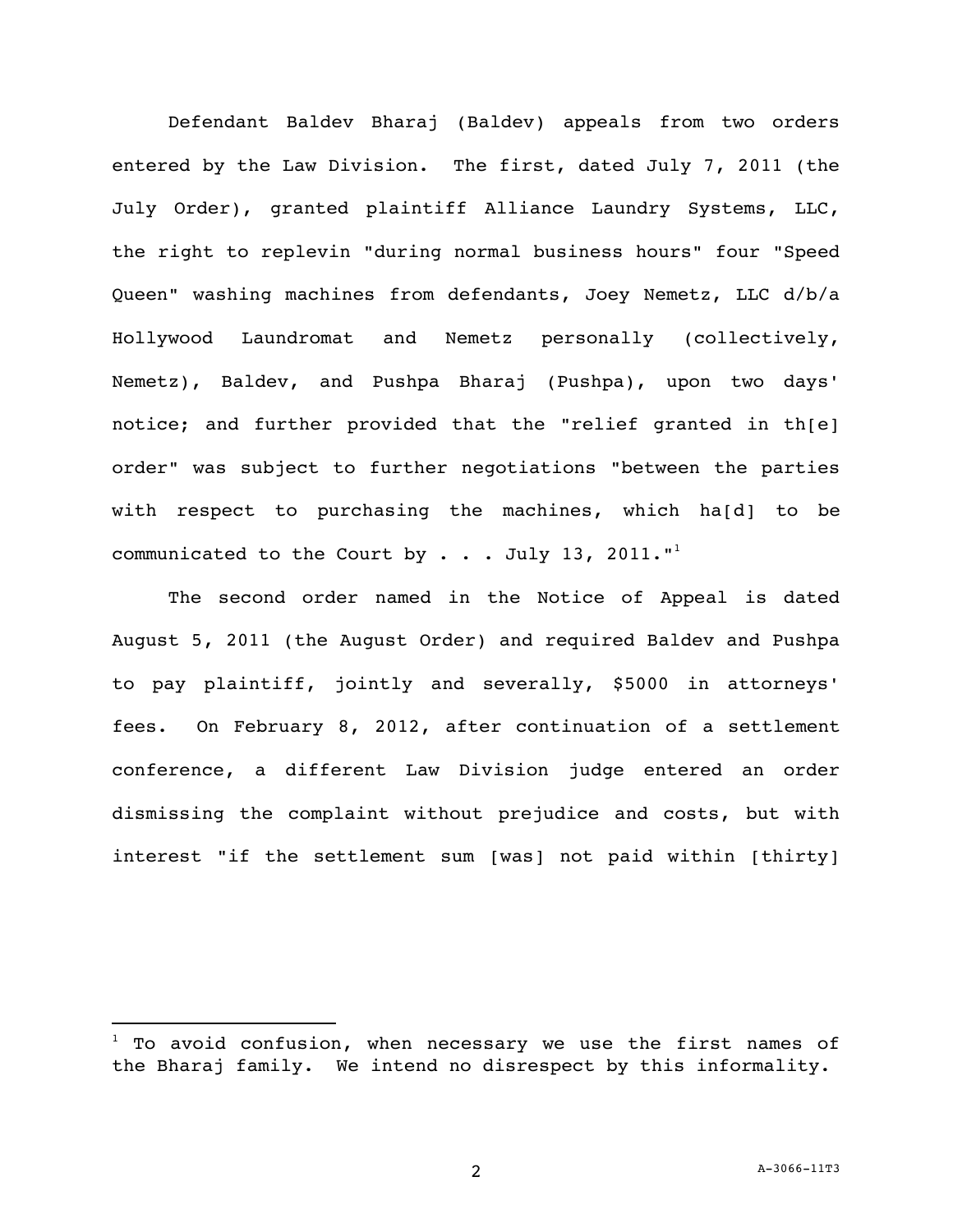days of receipt and release." Baldev filed his notice of appeal on February 27, 2012. $^2$ 

Plaintiff argues that the issues presented on appeal are moot, a contention we discuss briefly below. However, plaintiff does not argued that the appeal is untimely or the orders are not "final." See R. 2:2-3(a)(1). We overlook any procedural infirmities with the appeal and consider its merits. We affirm.

I.

Plaintiff filed an order to show cause and verified complaint on January 11, 2011. The gist of the complaint was that Nemetz had executed a promissory note and UCC security agreement with plaintiff to finance the purchase of four washing machines for use at the Hollywood Laundromat, located at 231 Hollywood Avenue, Hillside, commercial property owned by Baldev and Pushpa. The UCC financing statement was duly recorded by plaintiff on July 17, 2008. The verified complaint alleged that Nemetz owed more than \$14,000 on the note, and Alliance had declared default and demanded possession of the machines in July 2009. The complaint also alleged that, within the week prior to its filing, Baldev, who had denied plaintiff the ability to enter the premises and seize the machines, informed plaintiff

None of the other defendants, including Pushpa Bharaj, have participated in the appeal.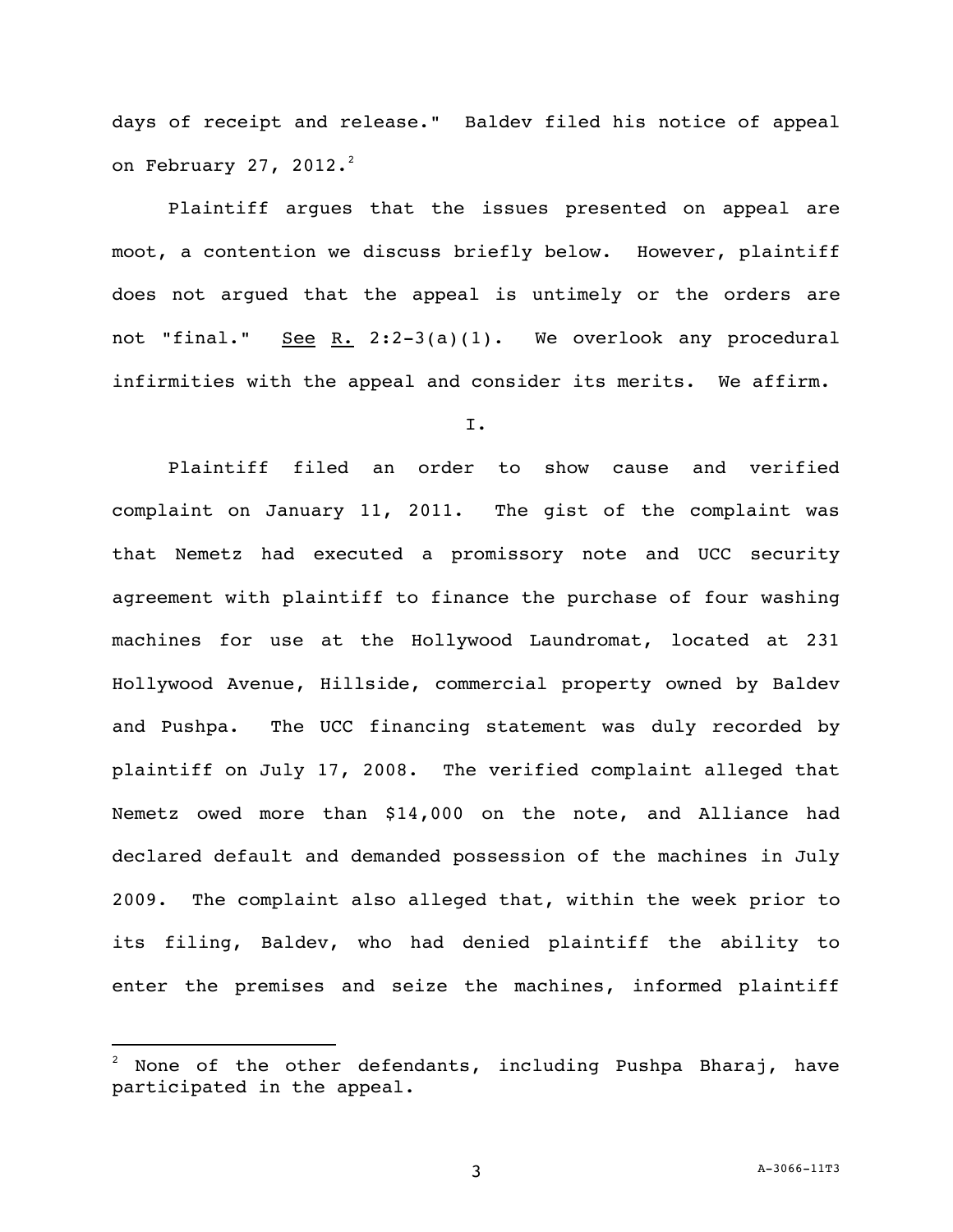that he had seized the machines to satisfy "an alleged landlord's lien" and sold them to an unidentified third-party.

Only Baldev filed an answer to the complaint. He claimed the machines were still on the premises and were "available for pick up by . . . plaintiff . . . . " Baldev asserted, among other affirmative defenses, that Nemetz and plaintiff had entered into a subsequent agreement modifying the original note and security agreement. The answer asserted no counterclaim.

Within weeks, plaintiff filed a motion seeking to enforce a purported settlement agreement it had reached with Baldev. The motion was supported by a certification from plaintiff's "Portfolio Manager," Wayne J. Crosby. After detailing the events leading up to the filing of the verified complaint, the certification included email exchanges, one of which was Baldev's March 3, 2011 email in which he advised he was "willing and ready to coordinate removal of [plaintiff's] equipment[,]" and urged Crosby to "take the necessary steps to complete the removal." This was followed, however, by Baldev's March 7 email in which he claimed Nemetz had "defaulted on rent to the amount of approximately \$17[,]000," and he asserted a "landlord's lien" under N.J.S.A. 2A:42-1.

In opposition to the motion, Baldev certified that Nemetz was evicted on December 15, 2010, by the Union County Sheriff.

4 A-3066-11T3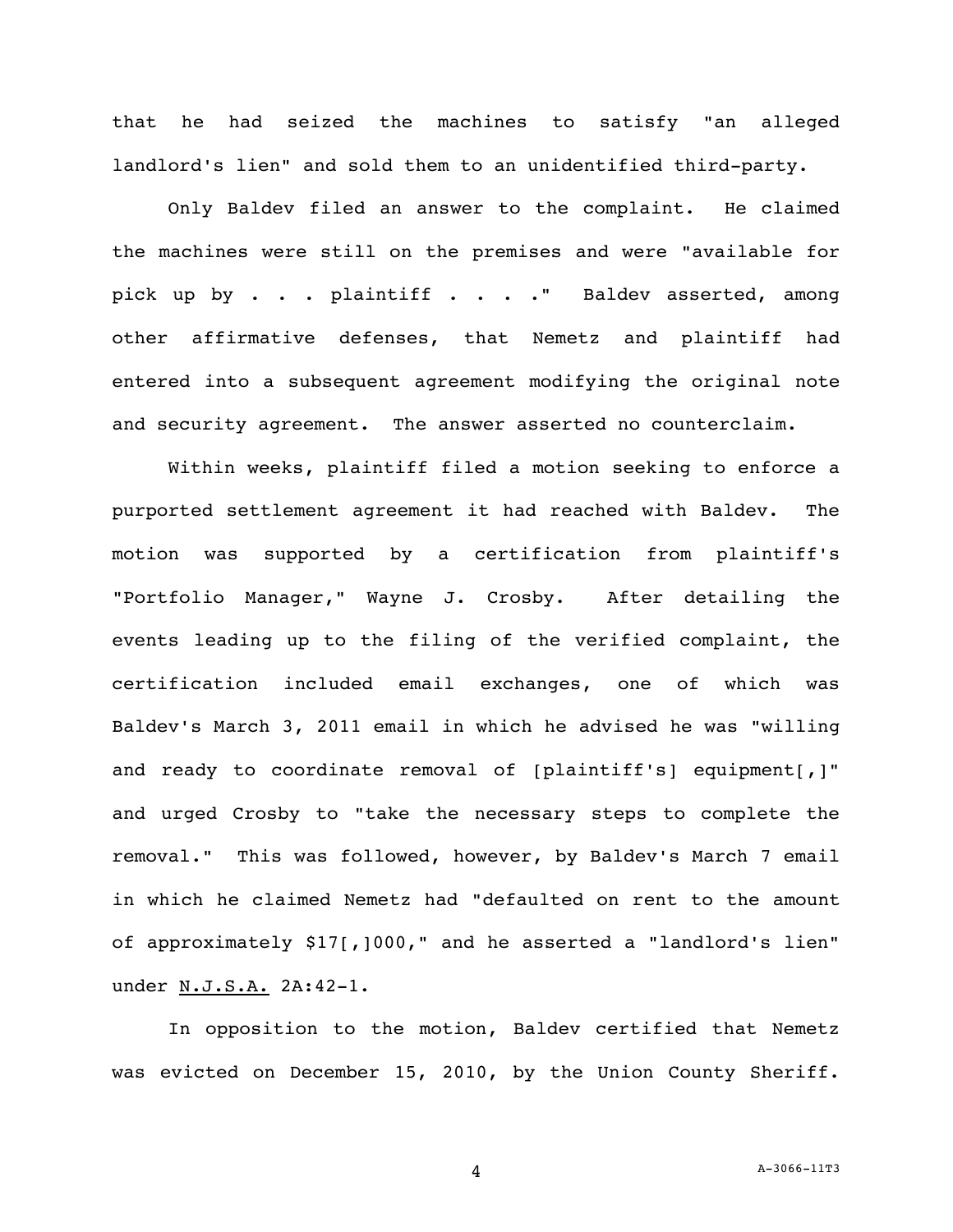Baldev sold the contents of the premises on March 15, 2011 "to recoup the losses." He denied any communication with plaintiff and noted none of the emails were from Pushpa. $3$ 

In a second certification, Baldev claimed plaintiff offered to sell him the machines when Nemetz was evicted. He further alleged that plaintiff and Nemetz had "rescinded the old contract and made a new contract  $\ldots$  . . " In a pro se brief accompanying the opposition, Baldev claimed his landlord's lien had "priority over any lien . . . including priority over the lien of secured creditors . . . . "

On May 13, 2011, the judge denied plaintiff's motion to enforce the purported settlement. The order required, however, that "the Bharaj defendants . . . disclose all information on the sale of the equipment  $\cdots$  within ten days  $\cdots$ ." The judge specifically concluded that he lacked sufficient information regarding plaintiff's alleged "renogotiat[ion of] the loan amount . . . . "

Plaintiff filed a certification from Melanie R. Constantino, its counsel, on May 31, 2011. It contained Baldev's email response to the judge's order to disclose -- an unsigned typed note to Constantino dated April 25. That

<sup>3</sup> The emails clearly demonstrate Baldev sent them to Crosby and at least one of the emails list both he and Pushpa as its authors.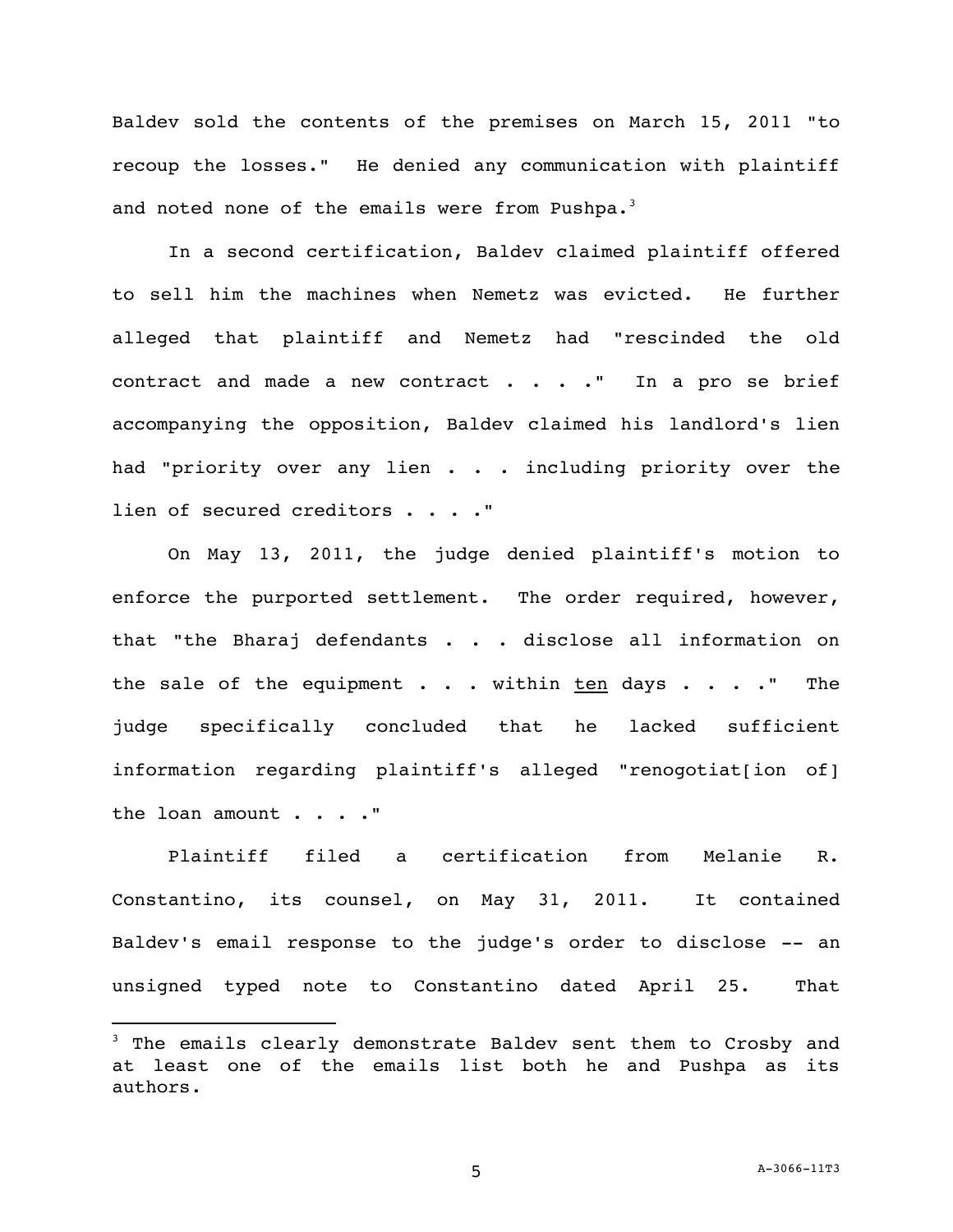indicated a sale of the machines took place on March 15, 2011, for \$16,877, and the buyer was "Hollywood Laundromat LLC[,] ... 706 Grove Ave., Edison .... " The current location of the collateral remained, "231 Hollywood Ave., Hillside . . . ."

Plaintiff filed another order to show cause on June 2, 2011, seeking temporary restraints on the sale or transfer of the four machines and a writ of replevin. The judge entered the order after conducting a hearing at which Baldev appeared pro se.

Constantino filed a certification on June 15 in which she alleged participation in a conference call with Nemetz, who claimed Baldev was operating the laundromat under the same trade name, i.e., Hollywood Laundromat, and using the machines in the business. Constantino attached a business entity search that revealed Hollywood Laundromat commenced business on December 24, 2010, and Baldev was listed as its principal at the same Edison address he previously provided.

Baldev filed opposition, claiming the collateral was not "reasonably identified" in the UCC security filing. He also alleged that plaintiff and Nemetz had entered into "a new contract" after the original default on the promissory note, and plaintiff sold Nemetz "[four] used machines," that plaintiff agreed to finance. Thereafter, Baldev evicted Nemetz for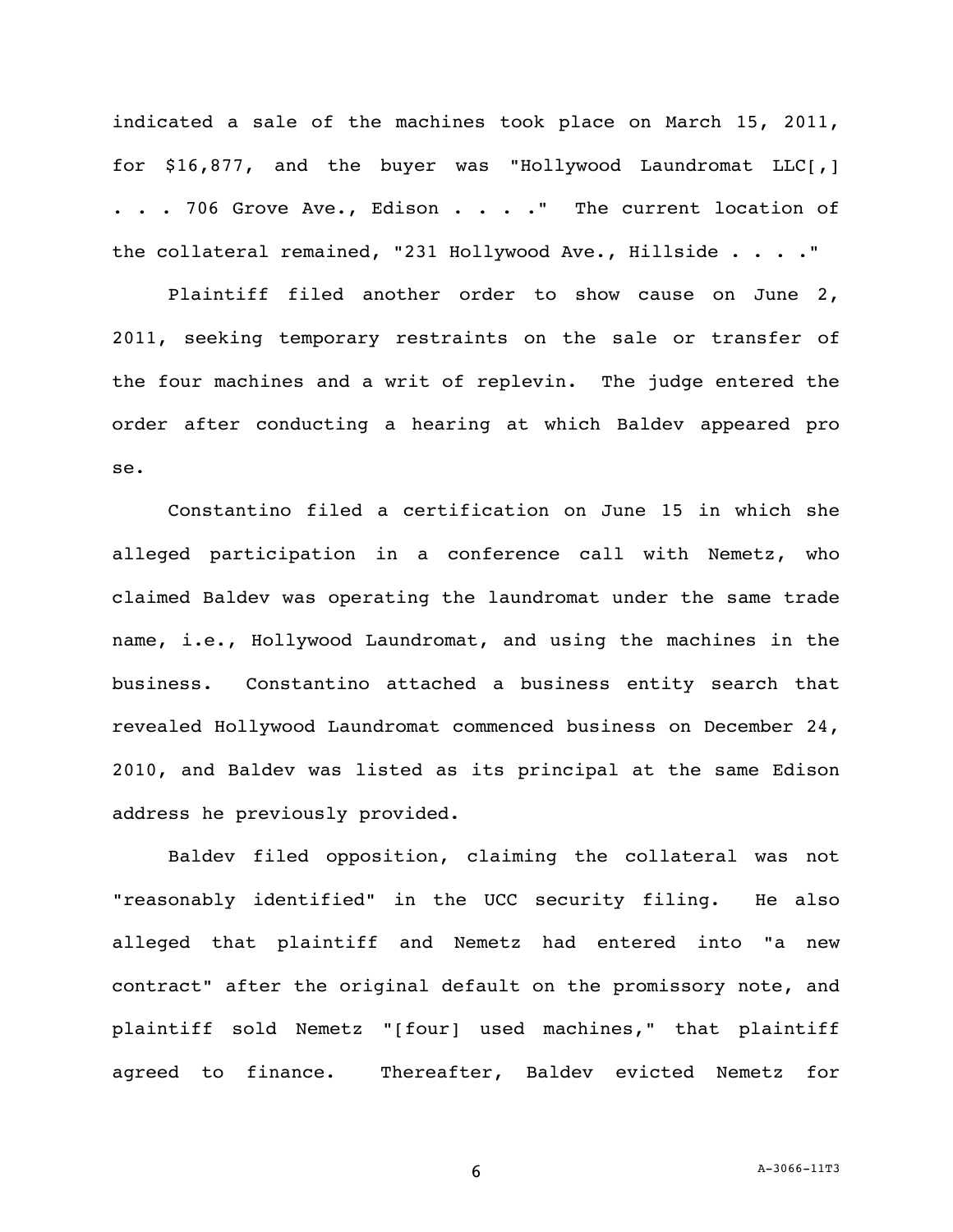failure to pay rent. Baldev also attached an agreement he and Nemetz allegedly signed on December 26, 2010, wherein Nemetz agreed to sell the machines to Bharaj, along with all other "abandoned property," for \$20,000. There was also a check from Baldev made payable to Nemetz, in the amount of \$2000, and endorsed as "full and final payment for Hollywood Laundromat."

Plaintiff filed Crosby's responsive certification. He acknowledged that Nemetz made several payments in July 2009, and nine additional payments between August 2009 and May 28, 2010, in "an effort to keep his account with [plaintiff] current." Crosby certified, however, that plaintiff and Nemetz "never made any alternative payment arrangements; to wit, no documents were ever signed or executed."

Plaintiff also filed a certification from Nemetz. He denied ever renegotiating his agreement with plaintiff. Nemetz further certified that he tried to sell the laundromat for three years, but Baldev and Pushpa demanded a  $$40,000$  payment.<sup>4</sup> His business failed, and he was evicted in December 2010. Since that time, Nemetz had seen Baldev and other family members operating the laundromat using the same washing machines that were subject to the financing agreement.

It is unclear what was the consideration for the payment demanded.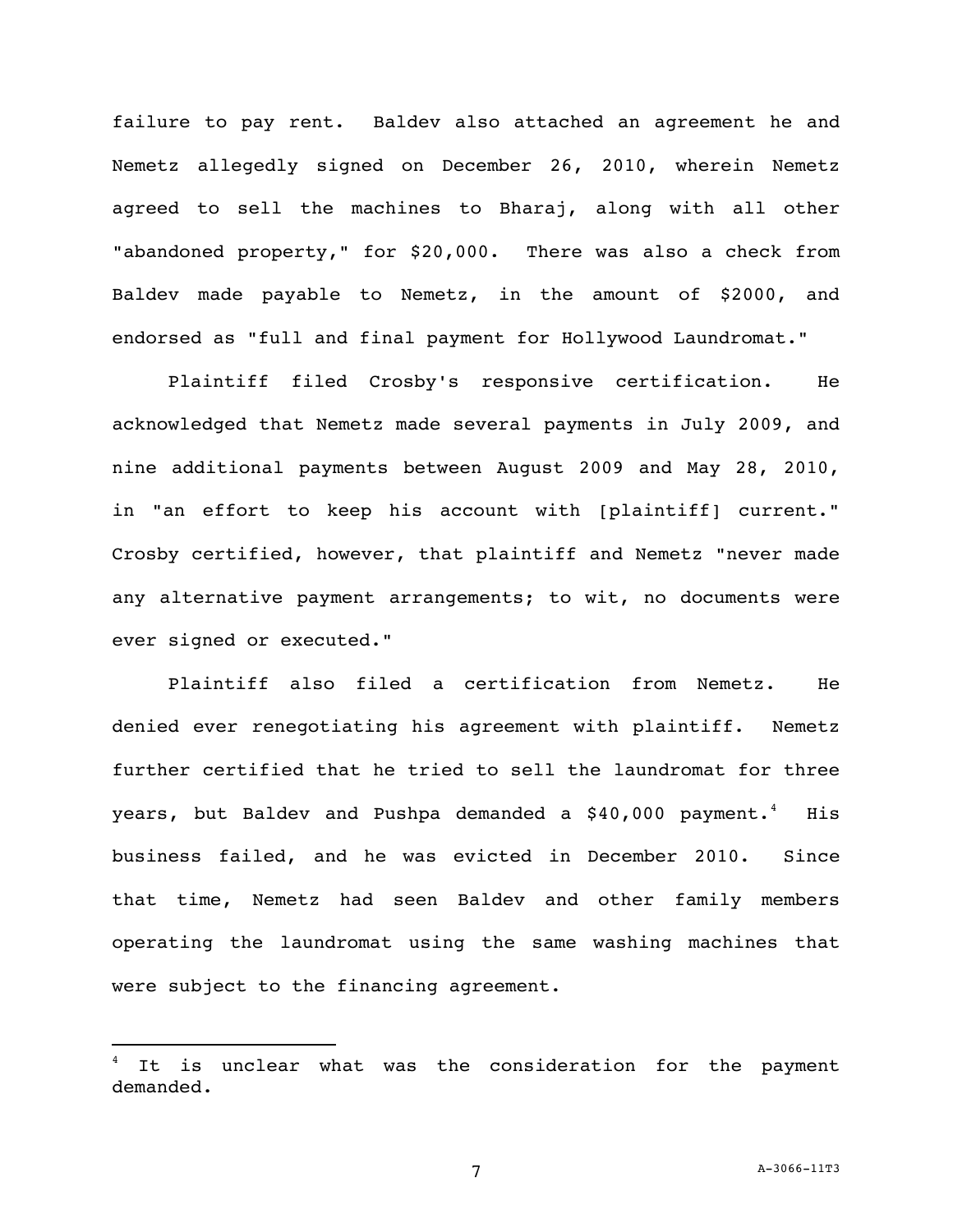In a written opinion dated July 8, 2011, explaining his reasons for entering the July Order the day before, the judge concluded plaintiff had a perfected UCC security interest in the machines that was superior to any lien Baldev asserted as Nemetz's landlord. The judge delayed implementation while the parties attempted to negotiate further.

On July 8, Baldev filed a motion seeking a stay pending appeal. That was apparently denied.<sup>5</sup> We denied Baldev's motion for emergent relief seeking a stay on July 12, 2011.

On July 12, plaintiff moved for sanctions supported by a certification from its counsel. He attached an email sent to Baldev on July 8 demanding the motion for a stay be withdrawn, citing Rule 1:4-8, "the Court's inherent power to sanction litigants for committing fraud on the Court, and . . . N.J.S.A. 2A:15-59.1." Counsel attached a copy of his billing records to date.

On July 13, pursuant to the July Order, the judge entered a writ of replevin in plaintiff's favor. On July 19, plaintiff again sought emergent relief to gain access to the laundromat. $^6$ Baldev faxed opposition. He accused plaintiff's counsel of not

 $5$  The record contains no order in this regard.

The transcript reveals the original motion judge was on vacation and a second judge heard plaintiff's application. We have not been supplied with plaintiff's supporting documents.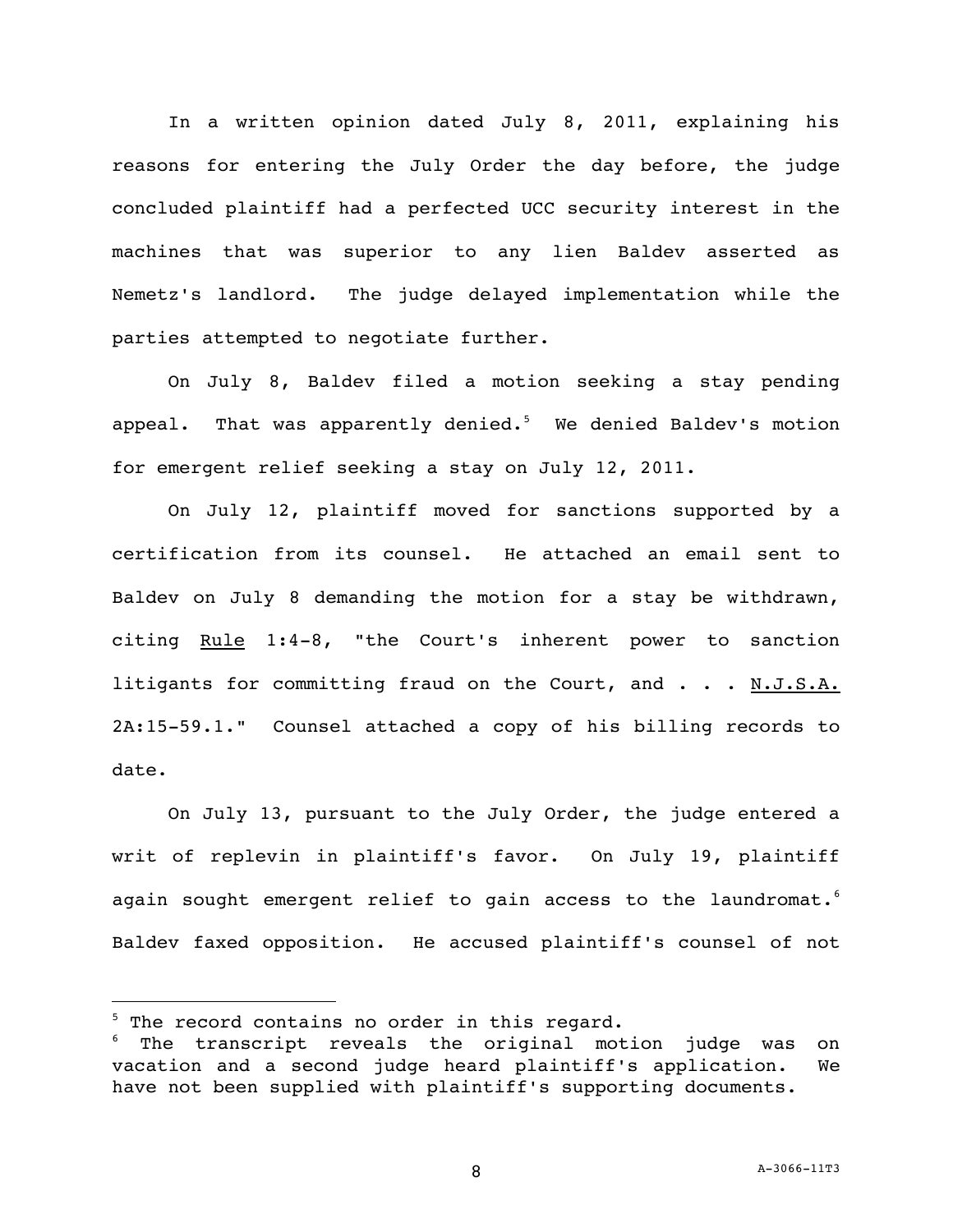communicating and denied having received the writ of replevin. The judge entered an order, specifically finding that Baldev and Pushpa were operating the Hollywood Laundromat and had placed "signage on the front door claiming their summer hours to be 5[p.m.] to 8[p.m.] Monday thru Friday, and 8[a.m.] to 8[p.m.] on the weekends in an attempt to avoid enforcement of the . . . Writ of Replevin . . . . " We are advised by plaintiff that Bharaj "finally cooperated" on the afternoon of July 19, and the machines were repossessed.

The original motion judge granted plaintiff's motion for sanctions (the August Order) without explanation. Although plaintiff sought an award in excess of \$18,000 in fees, the judge, as noted, awarded \$5000.

At a settlement conference held on February 8, 2012, before a third Law Division judge, plaintiff dismissed the balance of any claims in the complaint having secured the machines in question.

## II.

Before us, Baldev argues the judge erred in dismissing the complaint without a trial, and the award of sanctions was error. Neither argument lacks sufficient merit to warrant extensive

9 A-3066-11T3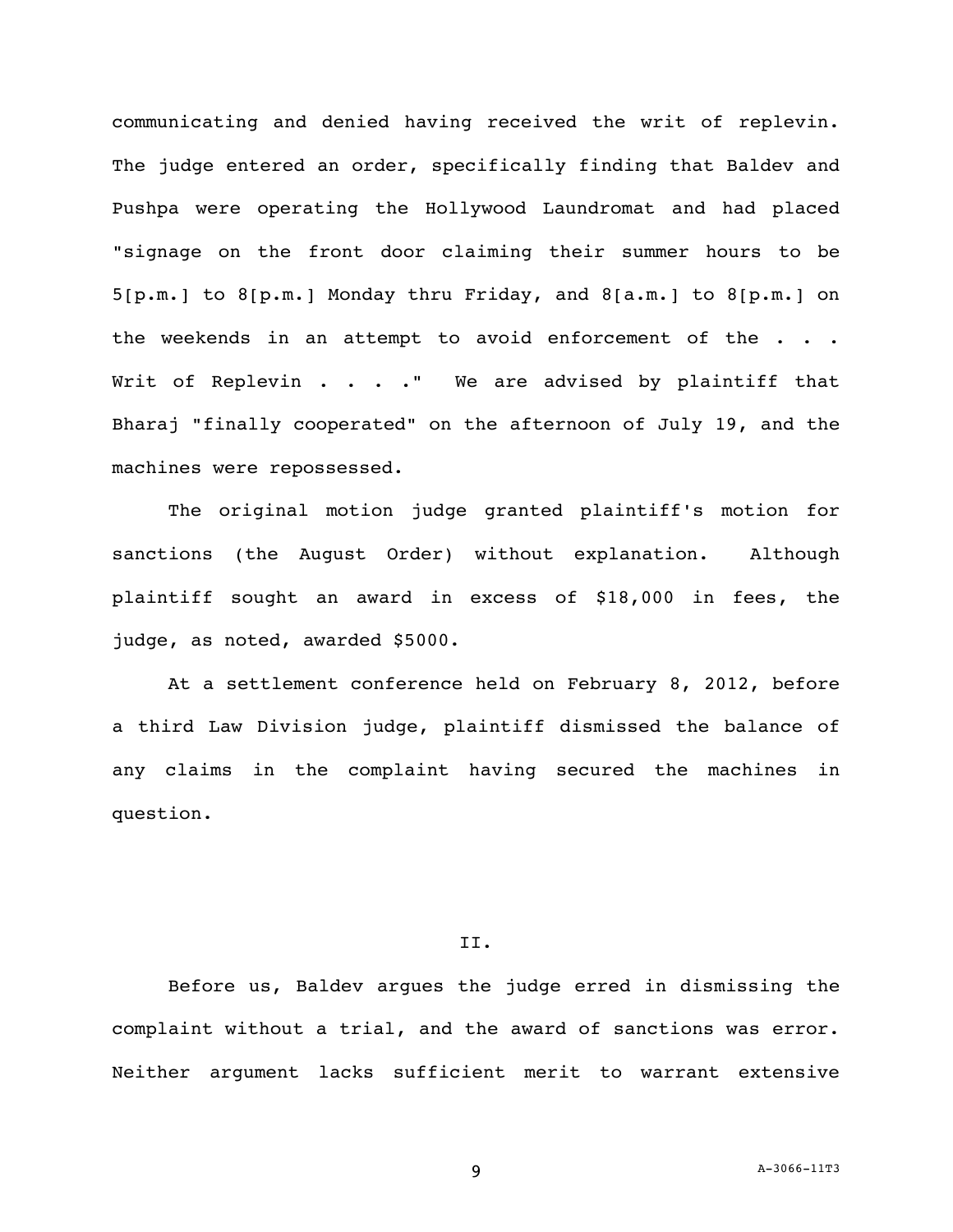discussion in a written opinion. R.  $2:11-3(e)(1)(E)$ . We add the following.

Initially, we reject plaintiff's argument that the appeal is moot because the collateral was repossessed pursuant to the July Order, and no relief could be accorded by our review. As we discern from Baldev's brief, he challenges the original determination that plaintiff's UCC lien had priority over any claim he had as Nemetz's landlord. Whether the writ of replevin properly issued in light of this claim was an unresolved issue entitled to our review. See e.g., Mony Life Ins. Co. v. Paramus Parkway Bldg., Ltd., 364 N.J. Super. 92, 101 (App. Div. 2003) (rejecting respondent's claim of mootness where appellant had paid in full the mortgage note after the foreclosure judgment was entered). In our opinion, Baldev's failure to have asserted a counterclaim for the value of the machines is not a bar to such relief.

However, we fully agree with plaintiff that its perfected UCC lien trumped any claim Baldev had as Nemetz's landlord. See Hartwell v. Hartwell Co., 167 N.J. Super. 91, 100-01 (Ch. Div. 1979) ("[A] landlord's lien based upon N.J.S.A. 2A:42-1 is subordinate to a security interest perfected according to the Uniform Commercial Code."); and see N.J.S.A. 2A:44-165 (limiting application of the Loft Act,  $N.J.S.A.$  2A:44-165 to -168, to the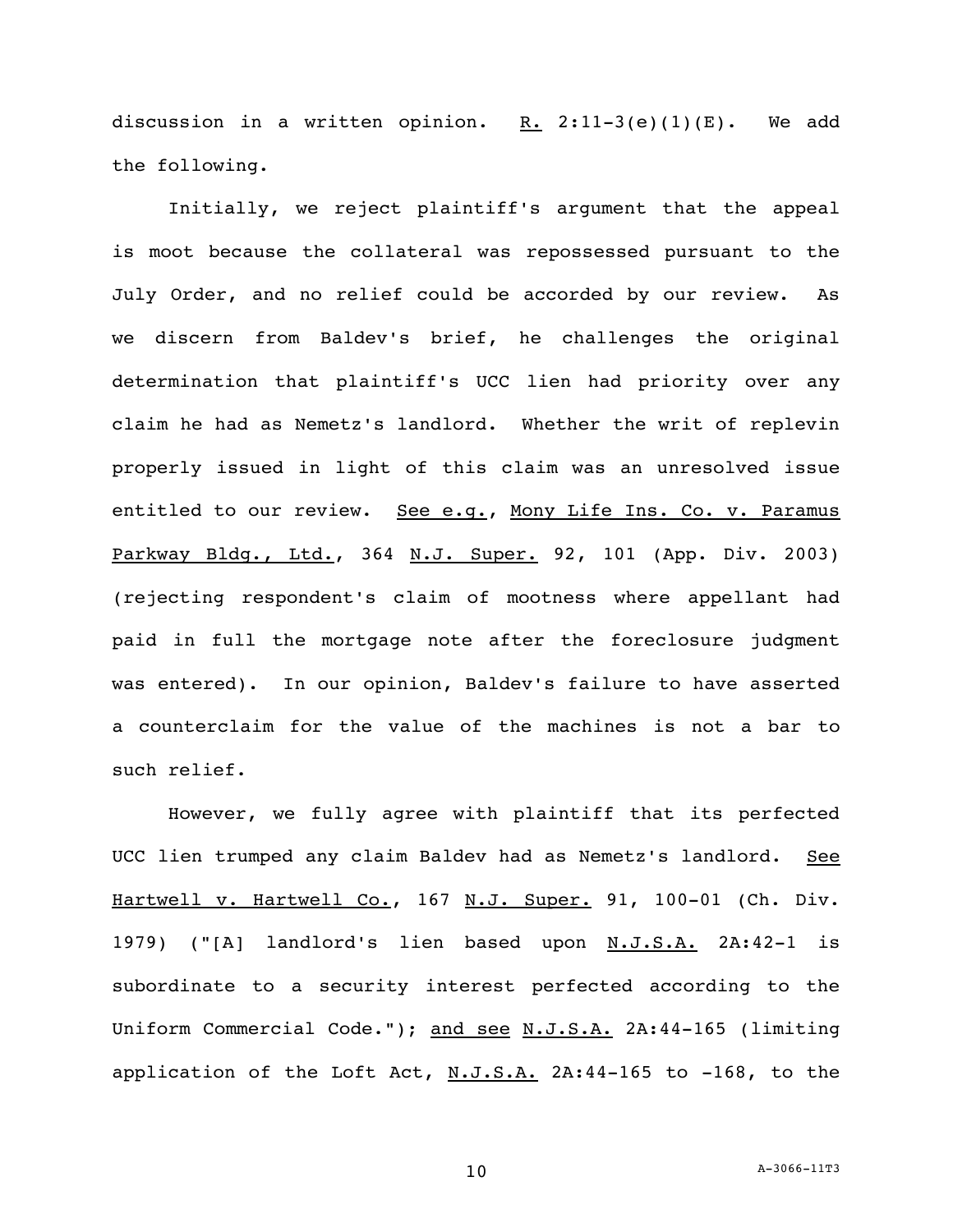rental of "space for manufacturing or other purposes"). Because the perfected UCC security interest had priority, plaintiff was entitled to a writ of replevin, which may be granted as temporary relief upon an appropriate showing at a summary proceeding. See N.J.S.A. 2B:50-2 (permitting such relief "[i]f the court, after notice and hearing, and based upon filed papers and testimony, if any, finds a probability of final judgment for the plaintiff").

The writ of replevin was not a final order. Although not named in Baldev's Notice of Appeal, the March 12, 2012 order dismissing the case without prejudice was reviewable. See Morris County v. 8 Court Street Ltd., 223 N.J. Super. 35, 38-39 (App. Div.) (noting a dismissal without prejudice under such circumstances is reviewable by right), certif. denied, 111 N.J. 572 (1988). We have chosen to review the merits of Baldev's arguments to accord finality to this dispute.

Lastly, we need not recite in any further detail the substantial evidence in the record supporting the judge's award of sanctions.<sup>7</sup> It would have been preferable for the judge to have provided explicit explanation for his award, see  $R. 1:7-$ 4(a), however, implicit was a determination that Baldev's

 $^7$  We do not believe either Rule 1:4-8 or N.J.S.A. 2A:15-59.1 applies in these circumstances.